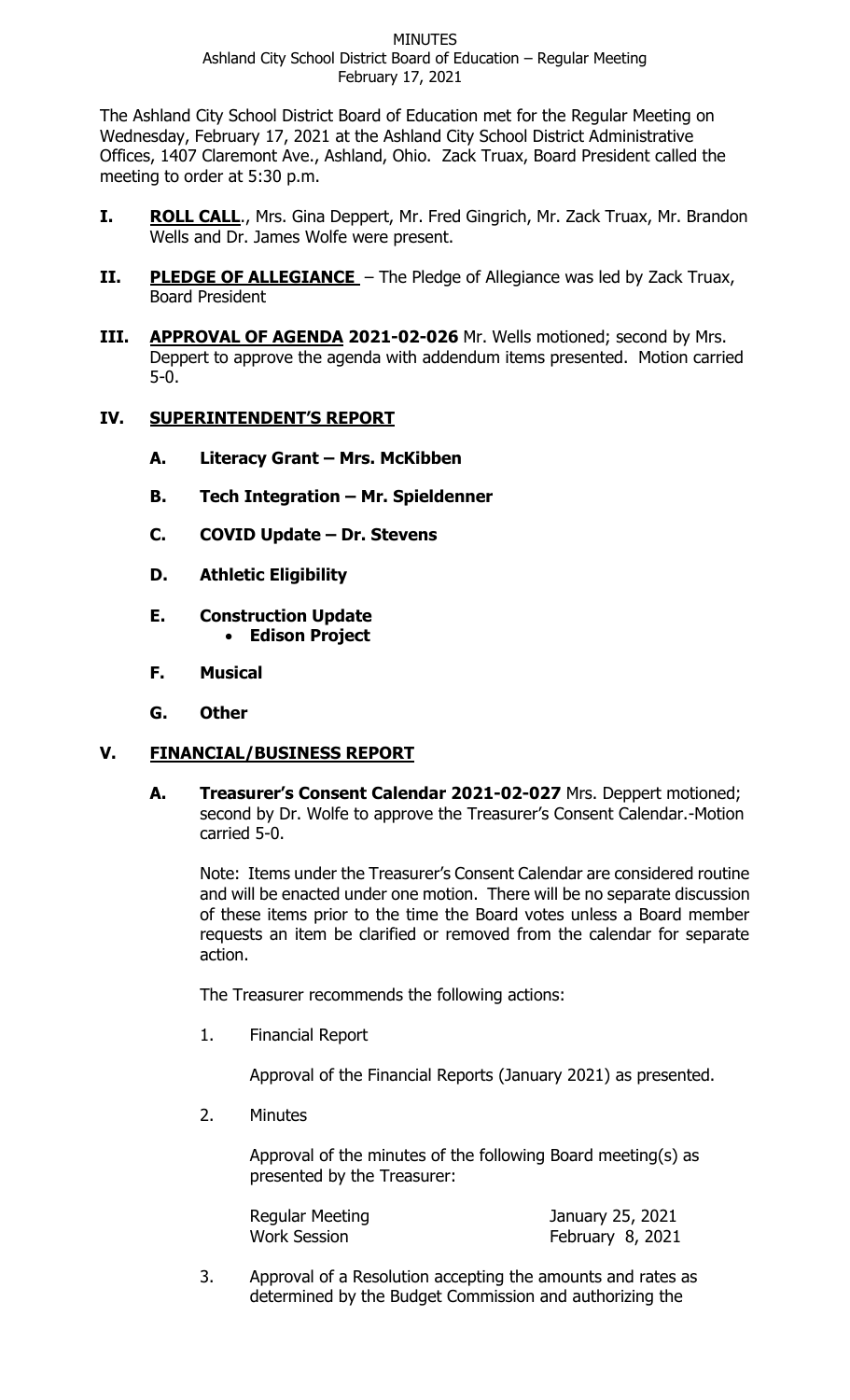necessary tax levies and certifying them to the County Auditor. (EXHIBIT A)

## **VI. NEW BUSINESS**

**A. Superintendent's Consent Calendar 2021-02-028** Dr. Wolfe motioned; second by Dr. Gingrich to approve the Consent Calendar. Motion carried 5-0.

Note: Items under the consent calendar are considered routine and will be enacted under one motion. There will be no separate discussion of these items prior to the time the Board votes unless a Board member requests an item be clarified or removed from the calendar for separate action.

The Superintendent recommends the following actions:

1. Certificated/Licensed Personnel

Approve the personnel and/or contract recommendations detailed in the exhibit items listed below as per the dates, terms and other applicable conditions specified and pending completion of all state, local and district requirements.

- a. Substitute Teachers/Home Instructors for the 2020-2021 School Year (EXHIBIT B)
- b. Title I Family Engagement Night Stipend (EXHIBIT B)
- c. Gifted Arts Identification Stipend (EXHIBIT B)
- d. Written Education Plan (WEP) for Gifted Students Writing (EXHIBIT B)
- 2. Support Staff

Approve the personnel and/or contract recommendations detailed in the exhibit items listed below as per the dates, terms and other applicable conditions specified and pending completion of all state, local and district requirements.

- a. Classified Resignation/Retirement (EXHIBIT C)
- b. Musical Honorarium for the 2020-2021 School Year (EXHIBIT C)
- c. Game Workers for the 2020-2021 School Year (EXHIBIT C)
- 3. Program/Other
	- a. Adopt the Ashland High School Program of Studies for the 2021-2022 school year.
	- b. Approve a Yearbook Purchase Agreement with Walsworth Yearbooks for the 2021-2022 school year. (EXHIBIT D)
	- c. Approve a contract with Keys to Literacy for the 2021-2022 school year. This will be paid for with literacy grant funds. (EXHIBIT E)

# **VII. COMMENTS/QUESTIONS**